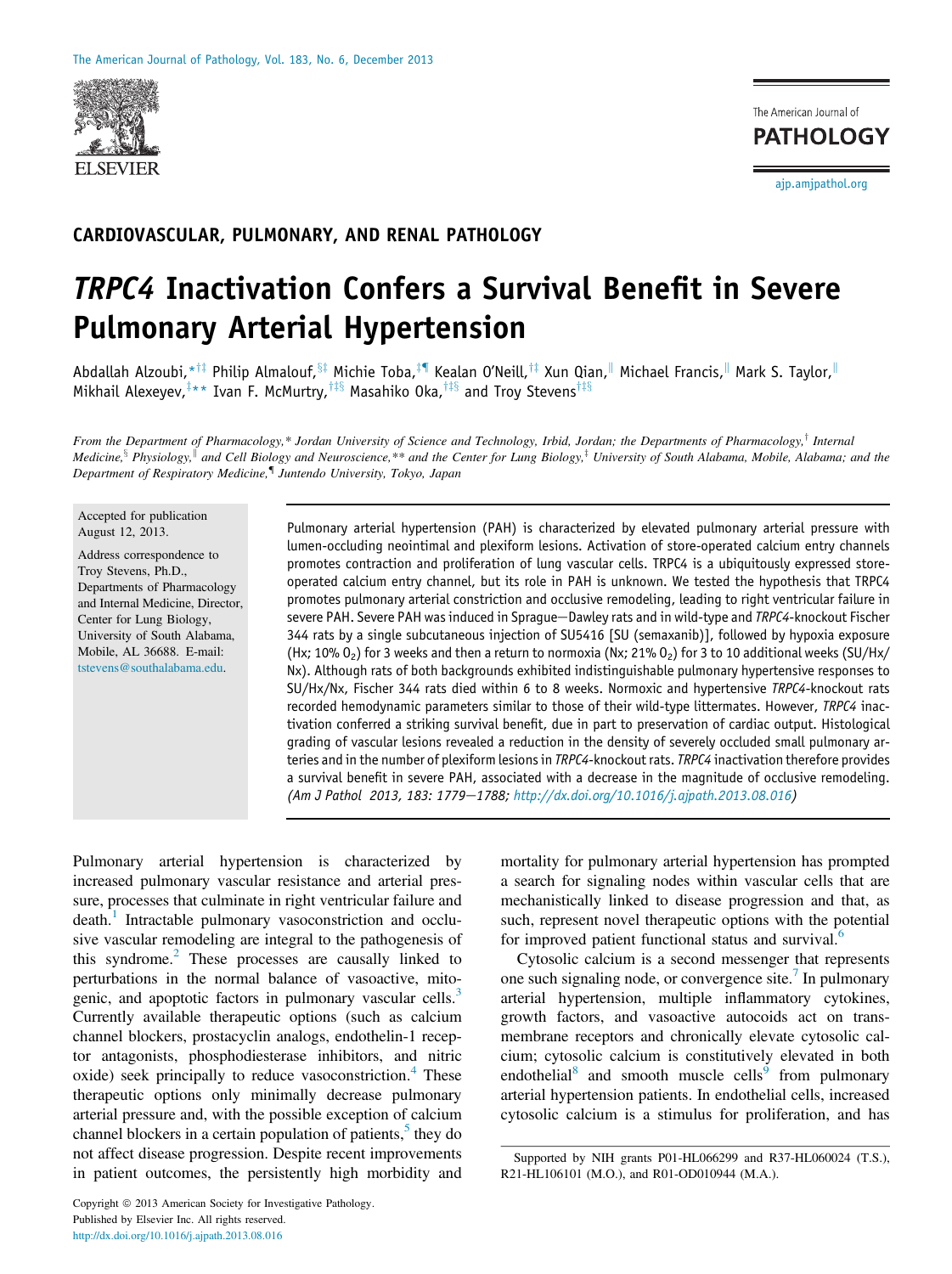been incriminated in the formation of occlusive lesions within small pulmonary arterioles. $^{10}$  In smooth muscle cells, increased cytosolic calcium represents a stimulus for both contraction and proliferation, and has been incriminated in hypercontraction, hypertrophy, and hyperplasia of the medial wall. $11$  However, the source of elevated calcium in endothelial and smooth muscle cells obtained from pulmonary arterial hypertensive patients is poorly understood. Sustained elevations in cytosolic calcium require calcium influx through transmembrane channels. The principal calcium channels in pulmonary arterial endothelial cells are receptor- and store-operated calcium entry channels, whereas smooth muscle cells also possess voltage-gated calcium channels.<sup>12</sup> Data from Yuan and colleagues<sup>9</sup> and Lin et  $al<sup>13</sup>$  suggest that, among these mechanisms of calcium influx, store-operated calcium entry critically contributes to vascular cell proliferation.

Transient receptor potential proteins of the canonical TRPC subfamily comprise store-operated calcium entry channel subunits.<sup>14,15</sup> TRPC1 and TRPC4, in particular, interact to form a heterotetramer calcium channel,  $16$ although the molecular basis of this channel signalplex (ie, signaling complex) is incompletely resolved. Activation of calcium entry through the TRPC1/4 channel requires TRPC4 binding to protein 4.1 near the pore within the carboxy-terminus.<sup>15</sup> Protein 4.1 in turn binds to the spectrin membrane skeleton that links the TRPC1/4 channel signalplex to the endoplasmic reticulum. Few ion channels are gated by protein  $4.1^{17}$  However, another store-operated calcium entry channel, Orai1, also possesses a putative protein 4.1 binding domain and can be resolved within the TRPC1/4 signalplex, where it constitutively interacts with TRPC4.<sup>18</sup> Orai1 forms the molecular basis for a highly calcium selective channel responsible for the calcium release-activated calcium current,  $I_{\text{CRAC}}$ , <sup>19</sup> and it also contributes to calcium selectivity of the TRPC1/4 channel, $^{20}$ suggesting that TRPC4 is essential for proper organization of the store-operated calcium entry signalplex. Given that TRPC4 is essential to the molecular make-up of storeoperated calcium entry channels, and because it has been incriminated in the activation of endothelial nitric oxide synthase, $2^{1,22}$  endothelial cell barrier disruption, $2^3$  and smooth muscle cell contraction, hyperproliferation, and mitogenesis, $11$  we sought to determine whether TRPC4 contributes to development of severe pulmonary arterial hypertension. To this end, we tested the hypothesis that TRPC4 promotes pulmonary arterial constriction and occlusive remodeling leading to right ventricular failure in severe pulmonary arterial hypertension.

# Materials and Methods

#### Animals

All experimental procedures were performed in accordance with current provisions of the U.S. Animal Welfare Act and

were approved by the Institutional Animal Care and Use Committee of the University of South Alabama. Severe occlusive pulmonary arterial hypertension in rats was induced by a single subcutaneous injection of 20 mg/kg SU5416 [SU (semaxanib)] (Cayman Chemical, Ann Arbor, MI) on day 1, followed by exposure to 3 weeks of normobaric hypoxia (Hx;  $10\%$  O<sub>2</sub>) and then re-exposure to normoxia (Nx;  $21\%$  O<sub>2</sub>) for 3 to 10 additional weeks (SU/ Hx/Nx). The hemodynamic and histopathological parameters of pulmonary arterial hypertension were compared among three experimental groups of age- and weightmatched rats: male Sprague-Dawley (SD), male Fischer 344 (F344), and male TRPC4-knockout (KO) F344. Each experimental group included a set of normoxic time-control rats. TRPC4-KO F344 rats were generated by Transposagen Biopharmaceuticals (Lexington, KY), as part of the Knockout Rat Consortium ( $Trpc4^{tm1Bni}$ , targeted mutation 1, Bernd Nilius), and were bred and genotyped both at Transposagen and at the University of South Alabama.

#### Genotyping of the *TRPC4*-KO Rats

Rat tail snips were collected according to the guidelines of the University of South Alabama Animal Care and Use Committee. DNA was extracted from tail snips, as described previously,  $24$  and 2 µL of the resulting DNA solution was subjected to PCR analysis using three primers (primer A, 5'-GTGTTGGTCTCCATTACTTCAGCT-3'; primer B, 5'-ATTCTTCCCTTTGAGCCCACT-3'; and transposon primer, 5'-CTGACCTAAGACAGGGAATT-3') in a total volume of 20  $\mu$ L containing  $1 \times$  GoTaq Green PCR master mix (Promega, Madison, WI) and 1 µmol/L of each primer. The cycling parameters were denaturation at  $94^{\circ}$ C for 5 minutes; then 30 cycles of  $94^{\circ}$ C for 30 seconds,  $54^{\circ}$ C for 30 seconds, and  $72^{\circ}$ C for 1 minute; and extension at  $72^{\circ}$ C for 7 minutes.

#### Basal Calcium Dynamics

Rat pulmonary artery segments ( $\sim$  500 mm in length) were dissected, cut open longitudinally, and mounted intima side up on Sylgard blocks (Dow Corning, Midland, MI) for endothelial imaging, as described previously.<sup>25,26</sup> Arteries were incubated with  $Ca^{2+}$  indicator loading solution (Life Technologies, Carlsbad, CA) containing 15 µmol/L Fluo-4 AM and 0.06% Pluronic F-127 in HEPES (pH 7.45) at room temperature for 40 minutes in the dark. After a wash, blocks were placed face down on two parallel 100-µm supporting pins in a glass-bottom chamber containing HEPES. The chamber was mounted on an inverted microscope fitted with a PerkinElmer (Waltham, MA) spinning disk RS-3 confocal unit.  $Ca^{2+}$ -dependent fluorescence (488) nm excitation, 510 nm emission) was measured at 8 frames per second at  $25^{\circ}$ C (20 $\times$  objective) using UltraVIEW software version 1.1.0.9 (PerkinElmer). Only recordings with  $>90\%$  of total viewable area in focus were processed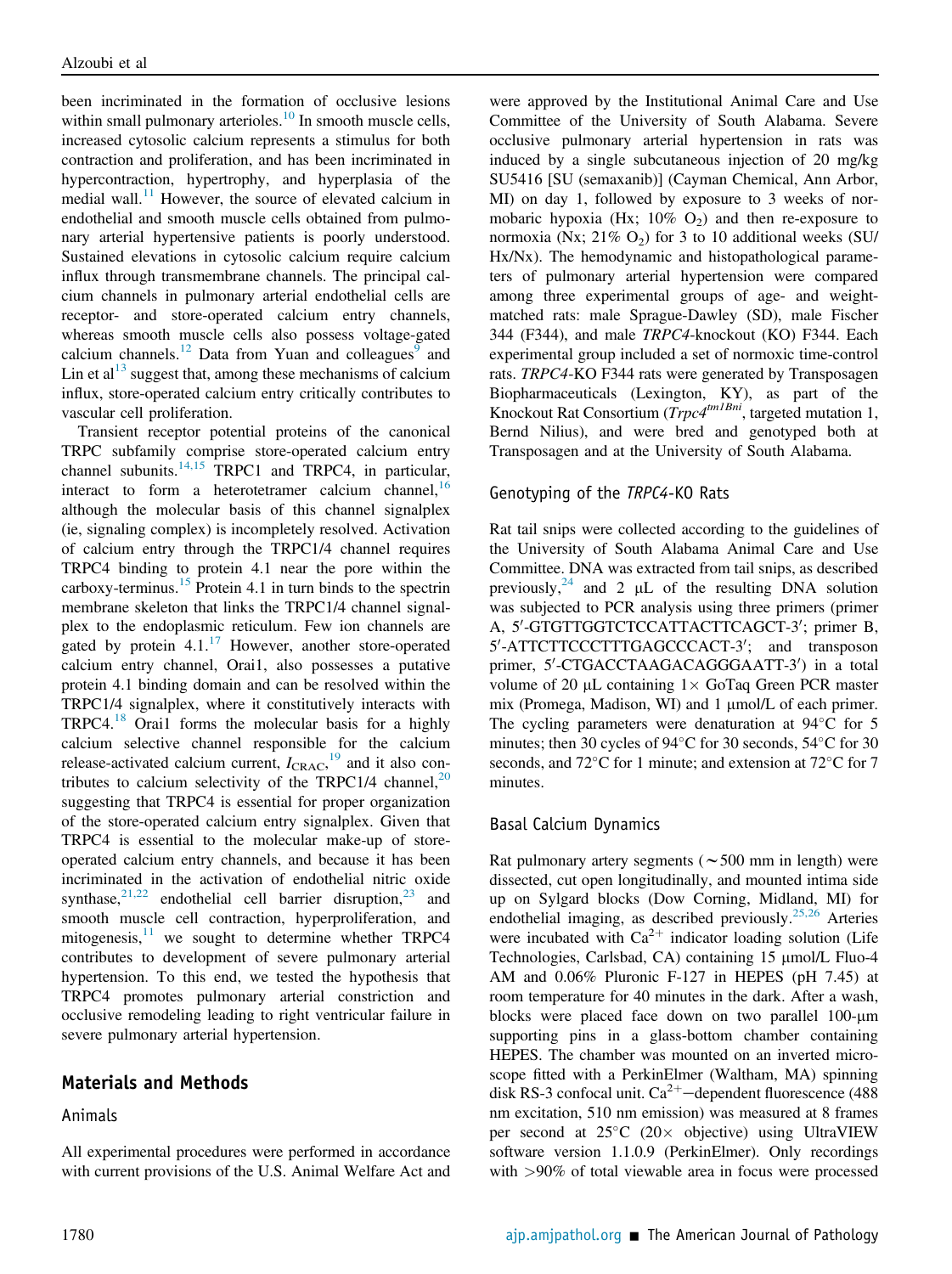and analyzed. Dynamic basal data were processed using a custom algorithm<sup>25,26</sup> implemented as a plug-in with ImageJ software version 1.47 (NIH, Bethesda, MD) specifically designed to i) detect sites of dynamic  $Ca^{2+}$  change above statistical noise ( $P < 0.01$ ), ii) define regions of interest (ROI; 5 pixel or  $1.7 \mu m$  diameter) at active site centers, and iii) analyze average fluorescence intensities at ROIs to determine specific event parameters (amplitude, duration, and spread). Fluorescence data are expressed as the  $F/F<sub>0</sub>$ ratio, where  $F_0$  is determined by a linear regression of base data at each ROI. For acetylcholine (ACh) responses, average  $Ca^{2+}-$ dependent fluorescence was assessed over a field of 2.8  $\times$  10<sup>4</sup> µm (approximately 80 cells).

#### Echocardiography

Echocardiography was performed using a Vevo 770 imaging system (VisualSonics, Toronto, ON, Canada) at baseline and at the end of weeks 5 and 8, to evaluate the progression of cardiac dysfunction. Rats were anesthetized but were kept spontaneously breathing using isoflurane 2.0% in a 1:1  $O_2/$ air mixture. Two-dimensional, M-mode, and Doppler flow imaging was performed with a 30-MHz probe. Measurements of cardiac output (CO), left ventricular end-diastolic volume (LVEDV), tricuspid annular plane systolic excursion (TAPSE), and pulmonary artery acceleration time (PA-AT) were acquired as previously reported.<sup>27</sup>

#### Hemodynamic Measurements in Catheterized Rats

Rats were anesthetized with 30 mg/kg i.p. pentobarbital sodium. A polyvinyl catheter (PV-1; internal diameter, 0.28 mm) was inserted into the right ventricle via the right jugular vein for measurement of right ventricular systolic pressure (RVSP). A microtip P-V1 catheter (SPR-838; Millar Instruments, Houston, TX) was inserted into the right carotid artery and advanced into the left ventricle. Left ventricular systolic pressure (LVSP) and CO were measured. Cardiac index (CI) was calculated by dividing CO by body weight.

#### Isolated Arterial Ring Studies

Extralobar first-branch pulmonary artery and 3-mm-long thoracic aorta rings were placed into isometric tension baths containing 10 mL of Earle's balanced salt solution bubbled with 21% O<sub>2</sub>-5% CO<sub>2</sub>-74% N<sub>2</sub> gas at 37°C. Isolated arteries were brought to a resting tension of 1 g (aorta), 0.75 g (normotensive pulmonary artery), or 1.5 g (hypertensive pulmonary artery) and were equilibrated at this tension for 60 minutes, as described previously. $^{28}$  Next, 80 mmol/L KCl was injected into the bath, to elicit a maximum contractile response. The bath was washed with Earle's balanced salt solution, and 1 µmol/L phenylephrine (PE) was subsequently added. The time to peak PE contraction was recorded, and then 10 µmol/L ACh was administered to evaluate endothelium-dependent relaxation.

Morphometric Analysis of Pulmonary Vascular and Cardiac Remodeling

Rat lungs were fixed for histological analysis by tracheal instillation of a mixture of 1% formalin and 0.5% agarose under constant pressure  $(20 \text{ cmH}_2\text{O})$ . After immersion in 10% formalin for 48 hours, lung tissue was cut into sections 5 mm thick, placed in 70% ethanol, embedded in paraffin, serially mounted onto Superfrost Plus slides (Thermo Fisher Scientific, Waltham, MA), and stained with H&E. Vascular occlusion density (OD) was assessed in a masked fashion by five independent observers (A.A., P.A., K.O., M.O., and T.S.) by grading the small  $(<50 \mu m)$  pulmonary arteries in at least three lung tissue samples per group as  $OD = 0$  (no occlusion), OD  $\leq 50\%$ , or OD  $>50\%$ . The same vessels were then classified according to the Heath-Edwards pathological grading of pulmonary vascular remodeling.<sup>29</sup>

Formalin-fixed, paraffin-embedded heart tissue was stained with Masson's trichrome stain to assess the degree of fibrosis within the heart tissue. Images were acquired using a Nikon (Tokyo, Japan) E600 light microscope with a digital interface Q-imaging software. Fibrosis was estimated as the percentage of blue-stained tissue areas (collagen fibers stain blue) relative to the total surface area.

#### Statistical Analysis

Data are expressed as means  $\pm$  SEM, unless specified otherwise. Unpaired nonparametric *t*-test or analysis of variance with Bonferroni post hoc test were used for comparisons among the experimental groups. Survival results were plotted on a Kaplan-Meier curve and analyzed using a Mantel-Cox log-rank test. For histological grading studies, we used a contingency test, with Cochran-Mantel-Haenszel adjustment, where likelihood ratio and Pearson's P value were calculated. Differences were considered statistically significant at  $P < 0.05$ .

#### Results

## Both SD and F344 Rats Develop Severe Pulmonary Arterial Hypertension

The novel strain of genetically modified rats used in this study was bred on an F344 background. Because F344 rats have not previously been exposed to SU/Hx/Nx, we first sought to confirm that they respond to this treatment with development of pulmonary arterial hypertension. Baseline hemodynamic parameters were similar in SD and F344 rats (data not shown). Eight weeks of SU/Hx/Nx in both SD and F344 rats produced a similar range of changes in RVSP, CI, LVSP, and right ventricular hypertrophy index [RV weight/  $(LV +$  septum weight)] (Figure 1). SD and F344 rats therefore develop a similar hemodynamic response to induction of severe pulmonary arterial hypertension.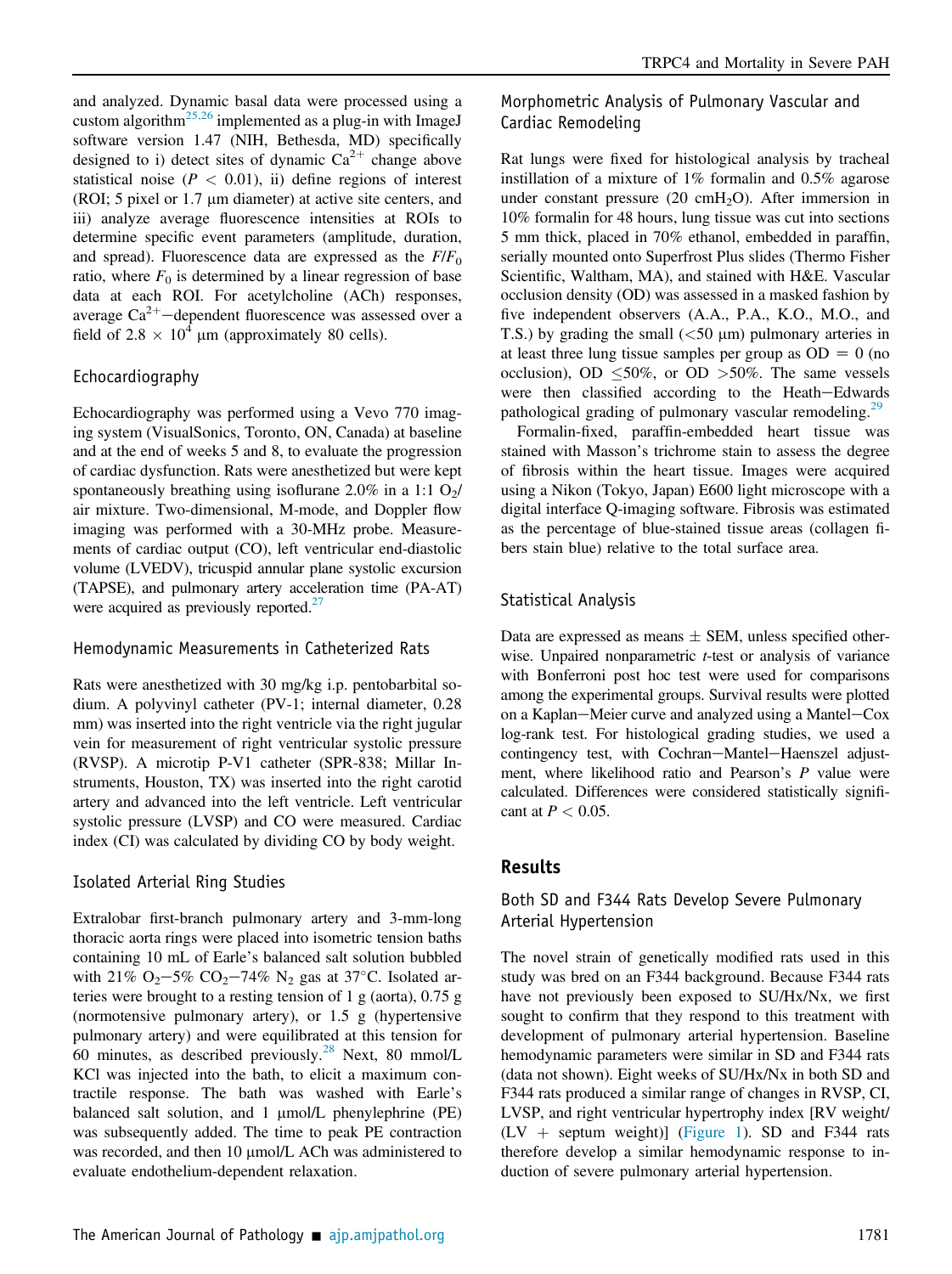

Figure 1 Rats of SD and F344 backgrounds develop severe pulmonary arterial hypertension. Eight weeks of SU/Hx/Nx exposure induced similar changes in RVSP (A), CI (B), LVSP (C), and the right ventricular hypertrophy index (D) in both strains of rats. For comparison, normotensive values from previous studies in SD rats (historic controls) are indicated by dotted lines. Data are expressed as means  $\pm$  SEM.  $n = 4$  per group.

## *TRPC4* Inactivation Causes a Calcium Signaling Defect in Pulmonary Artery Endothelium

F344 rats were genotyped to confirm the successful inactivation of TRPC4 and to generate wild-type (WT) littermate controls (Figure 2A). WT rats expressed a fragment of 905 bp, KO rats expressed a fragment of 510 bp, and heterozygotic rats expressed both fragments.

Once animals were genotyped, we sought to determine whether TRPC4-deficient animals exhibited a calcium signaling defect characteristic of the absence of a functional store-operated calcium entry channel.<sup>22</sup> WT and KO F344 rats were selected after genotyping, and pulmonary arteries were harvested for study. Vessel segments were loaded with calcium dye and pulmonary artery endothelium was imaged en face. Gross inspection of the fluorescence signal obtained from dye-loaded endothelium revealed regular polyhedral endothelial organization, only slightly elongated toward the direction of flow, in WT animals (Figure 2B). In animals exhibiting TRPC4 inactivation, however, endothelium was irregularly spaced and elongated in the direction of flow, an observation consistent across all of the vessels studied. These data suggest that TRPC4 inactivation repatterns the pulmonary endothelium.

Although endothelial cell cytosolic calcium averages approximately 100 nmol/L over extended time periods, there are dynamic fluctuations in cytosolic calcium from moment to moment. We therefore measured basal cytosolic calcium dynamics for 2 minutes at 8 Hz frequency. ROIs were identified within individual cells based on a threshold excursion criterion of greater than two-fold transient increases in cytosolic calcium,<sup>25,26</sup> and cytosolic calcium in



Figure 2 *TRPC4*-KO rats exhibit a defect in ACh-induced calcium influx. A: Genotyping of *TRPC4* WT, heterozygotic (Het), and KO F344 rats. B: Pulmonary artery segments were isolated and loaded with the Fluo-4 AM cytosolic calcium indicator. Endothelium was then imaged *en face*. Evaluation of endothelial cell shape revealed a distinct anatomical pattern among WT and *TRPC4*-KO vessels, with elongated endothelium in *TRPC4*-KO rats. C: Basal cytosolic Ca<sup>2+</sup>-dependent fluorescence recorded in open artery preparations of WT and *TRPC4*-KO rats revealed no difference in basal cytosolic calcium dynamic oscillations. Top panels: Representative tracings of dynamic cytosolic Ca<sup>2+</sup> events occurring in individual cells over 2 minutes. Each line represents the ROI (5  $\mu$ m diameter) from a different cell. Bottom panels: Total sites and events per field per minute ( $n = 4$  per group). D: Average whole-field cytosolic Ca<sup>2+</sup> signal stimulated by 2 μmol/L ACh in pulmonary artery endothelium of WT and *TRPC4-*KO rats over time, as well as peak Ca<sup>2+</sup> response and steady-state signal after 120 seconds. Data are expressed as means  $\pm$  SEM.  $n = 4$ . \* $P < 0.05$  versus WT.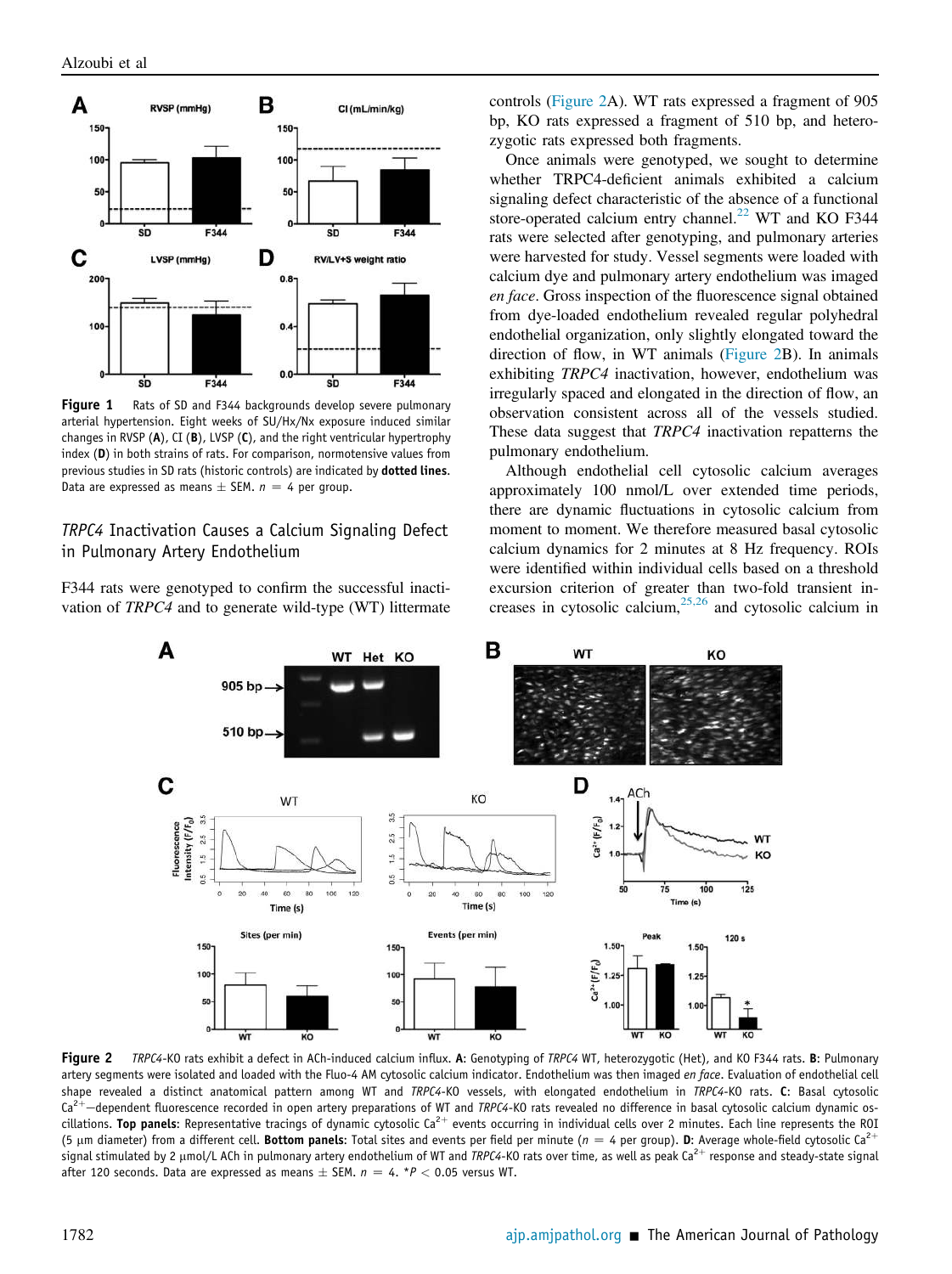

Figure 3 *TRPC4*-KO rats exhibit a survival benefit that cannot be explained by improved hemodynamic response to SU/Hx/Nx. A: Survival over 12 weeks of SU/Hx/Nx exposure. SD rats (dotted line) serve as historic controls. *TRPC4*-KO rats ( $n = 12$ ) exhibited a clear survival benefit versus WT rats ( $n = 6$ ) after induction of severe pulmonary arterial hypertension. B: M-mode echocardiography of the left ventricle revealed a smaller LVEDV in WT rats after SU/Hx/Nx exposure.  $C$ -E: Development of pulmonary arterial hypertension was associated with decrements in  $CO$  (C), TAPSE (D), and PA-AT (E) in WT ( $n = 8$ ) and KO ( $n = 12$ ) rats. Echocardiography was performed at baseline and after 8 weeks of SU/Hx/Nx exposure. Data are expressed as means  $\pm$  SEM. \* $P <$  0.05 versus control.  $^\dagger P <$  0.0006 versus WT, Mantel-Cox log-rank test.

each of the ROIs was recorded over time (Figure 2C). Individual endothelial cells from both WT and TRPC4-KO rats exhibited one or two oscillations within the 2-minute time period tested. Neither the total number of oscillatory cells (sites) per minute nor the number of oscillatory events per minute differed between groups (Figure 2C). In total, we recorded 450 oscillatory events from 419 ROIs in WT rats and 352 oscillatory events in 297 ROIs in KO rats; four different animals were studied in WT and KO rats. Thus, TRPC4 inactivation did not alter basal cytosolic calcium oscillations in pulmonary artery endothelium.

ACh induces calcium store depletion from the endoplasmic reticulum and activates store-operated calcium entry channels. Next, therefore, we examined whether TRPC4 inactivation impairs ACh-induced calcium influx. ACh application induced a transient, abrupt rise in cytosolic calcium, which decayed to a plateau level over the 2-minute time course of the experiment (Figure 2D). In TRPC4-KO animals, the peak ACh-induced rise in cytosolic calcium was normal, but the sustained increase in cytosolic calcium was reduced, indicating that TRPC4 inactivation reduces the sustained rise in cytosolic calcium. These results establish that TRPC4-KO rats harbor a prominent calcium entry defect.

## *TRPC4* Inactivation Confers a Survival Benefit in Severe Pulmonary Arterial Hypertension

We next assessed the responses of WT and TRPC4-KO rats to long-term (13 weeks) SU/Hx/Nx exposure. Based on previous reports,<sup>30</sup> SD rats tolerate severe pulmonary arterial hypertension and right ventricular dysfunction for extended durations. In stark contrast, none of the WT F344 rats survived the 13-week experimental period; however, 70% of the TRPC4-KO rats survived for 13 weeks, illustrating a clear survival benefit after TRPC4 inactivation (Figure 3).

With such unexpectedly high mortality in F344 rats, hemodynamic parameters were obtained using echocardiography in these animals only at baseline and at 8 weeks. Normotensive KO rats tended to have smaller LVEDV, compared with control WT rats  $(P = 0.21)$  (Figure 3B). Nonetheless, 8 weeks of SU/Hx/Nx exposure resulted in similar decreases in CO (Figure 3C), TAPSE (Figure 3D), and PA-AT in both WT and TRPC4-KO rats, relative to control (Figure 3E).

In these studies, we noted that pulmonary hypertensive F344 rats were highly sensitive to the 1.5% isoflurane used to anesthetize animals for echocardiography measurements; this sensitivity was especially evident in WT animals. A precipitous decrease in CO (acute decompensation) in WT animals was observed before death, an effect that was not



Figure 4 *TRPC4* inactivation did not significantly impair either the maximal smooth muscle cell constriction or endothelium-dependent dilation. Pulmonary arterial ring responses to treatment with KCl (A), PE (B), time to peak contraction induced by PE (C), and ACh-induced dilation of the KCl contraction (D) in WT and *TRPC4*-KO rats under control and SU/Hx/Nx conditions. Data are expressed as means  $\pm$  SEM.  $n = 4$  per group.  $*P < 0.05$  versus control;  $^{\dagger}P < 0.05$  versus WT SU/Hx/Nx group.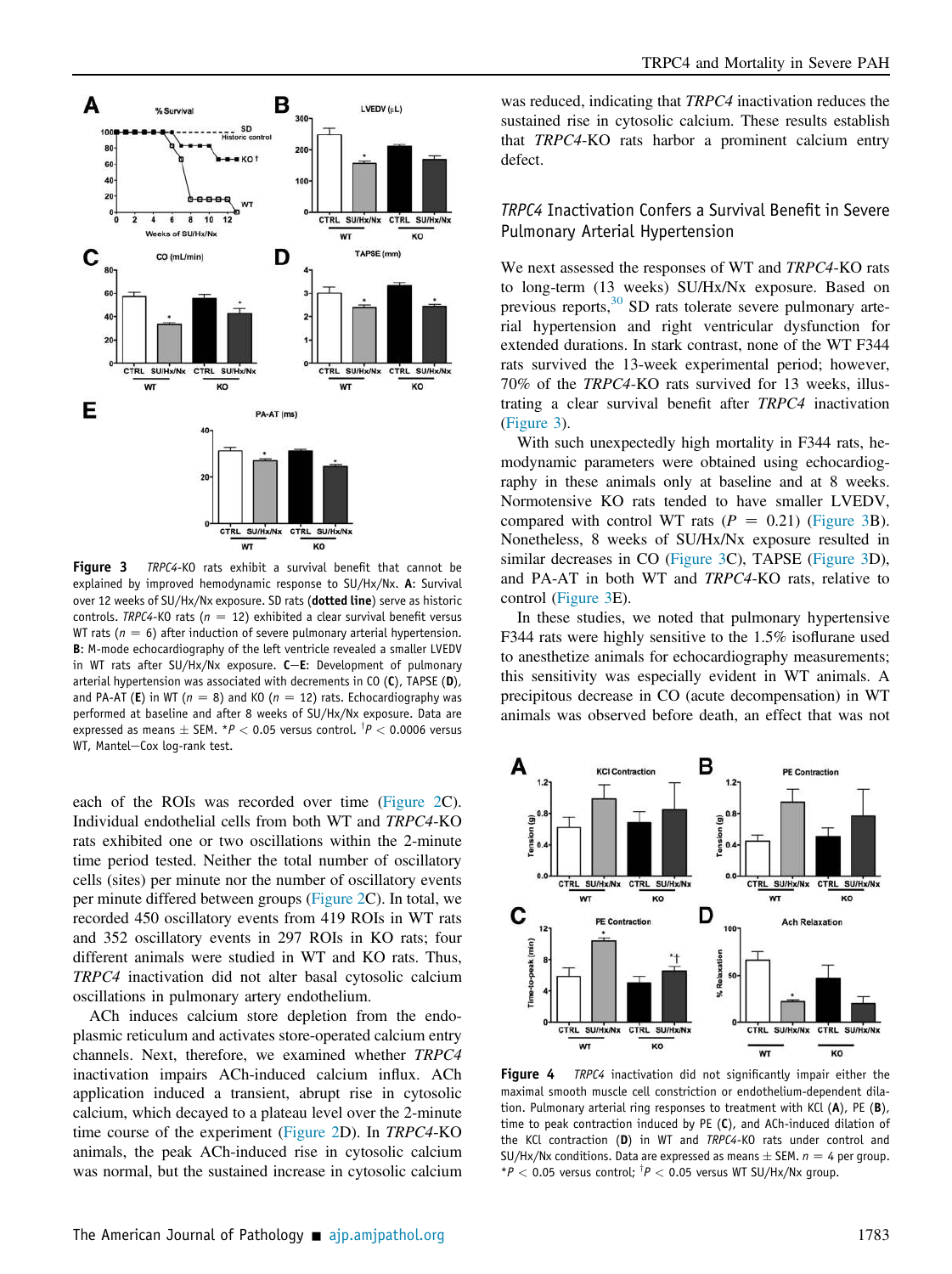

Figure 5 *TRPC4* inactivation reduced the magnitude of the arteriopathy after SU/Hx/Nx exposure. A and B: Luminal occlusion density (OD) of the small pulmonary arteries ( $<$ 50  $\mu$ m) was graded in pulmonary hypertensive lungs of WT and *TRPC4*-KO rats. The frequency of severely (>50%) occluded vessels was higher in WT than in KO rats. C: Heath-Edwards classification of pulmonary hypertension-induced vascular lesions. D: Examples of severe fibrinoid necrosis and perivascular inflammation (grade VI, necrotizing arteritis) of the pulmonary arteries in WT rats. Grading of lesions was performed in 50 arbitrarily chosen, but consecutive, small pulmonary arteries per sample, in three samples per experimental group. Significance was analyzed by likelihood ratio and Pearson's *P*. \*\*\**P* < 0.001. Scale bar = 50  $\mu$ m.

observed in the KO rats. Therefore, although CO was similar in WT and KO rats at baseline and after 5 weeks of pulmonary hypertension (data not shown), WT rats had an abrupt 40% reduction, compared with 7% reduction in KO animals, in CO at the 8-week time point.

In an attempt to more definitively examine the hemodynamic adaptations to SU/Hx/Nx, we repeated the exposure and catheterized a subsequent set of rats after only 6 weeks of pulmonary arterial hypertension. However, there was no significant difference in the average RVSP, CO, LVSP, or right ventricular hypertrophy index between WT and TRPC4-KO rats at 6 weeks (data not shown). Thus, echocardiography and catheterization data taken together indicate that the baseline hemodynamic adaptation to SU/Hx/Nx is similar in WT and TRPC4-KO rats, but that WT rats are more prone to acute cardiac decompensation and death.

## TRPC4 Channels Are Critical for Pulmonary and Systemic Vasoreactivity

Calcium influx via TRPC4 channels contributes to smooth muscle contraction $31$  and leads to increased production of nitric oxide in vascular endothelial cells.<sup>22</sup> We therefore determined the pulmonary arterial response to vasoactive agents in WT and TRPC4-KO rats. Pulmonary artery vasoreactivity responses to KCl (Figure 4A) and PE (Figure 4B) were similar in normotensive WT and TRPC4- KO rats. KCl- and PE-induced constriction was slightly augmented after development of pulmonary arterial hypertension, but the difference did not reach statistical significance. Interestingly, although the recorded PE-induced pulmonary vasoconstriction was almost equivalent in SU/Hx/Nx-exposed WT and TRPC4-KO rats, the time to peak contraction was lower in KO animals, suggesting that the contractile mechanism is more efficient after TRPC4 inactivation (Figure 4C). ACh caused an approximate 50% relaxation to the KCl-induced constriction in normotensive rats, irrespective of TRPC4 status (Figure 4D). This endothelium-dependent relaxation was impaired in Su/Hx/ Nx-exposed animals, and ACh induced only a 20% relaxation in vessels obtained from either WT or TRPC4- KO rats.

# *TRPC4* Inactivation Reduces Severity of the Occlusive Pulmonary Arteriopathy and Cardiac Fibrosis in Severe Pulmonary Arterial Hypertension

To further gauge the role TRPC4 channels play in severe pulmonary arterial hypertension, we performed extensive histopathological analyses of pulmonary vascular and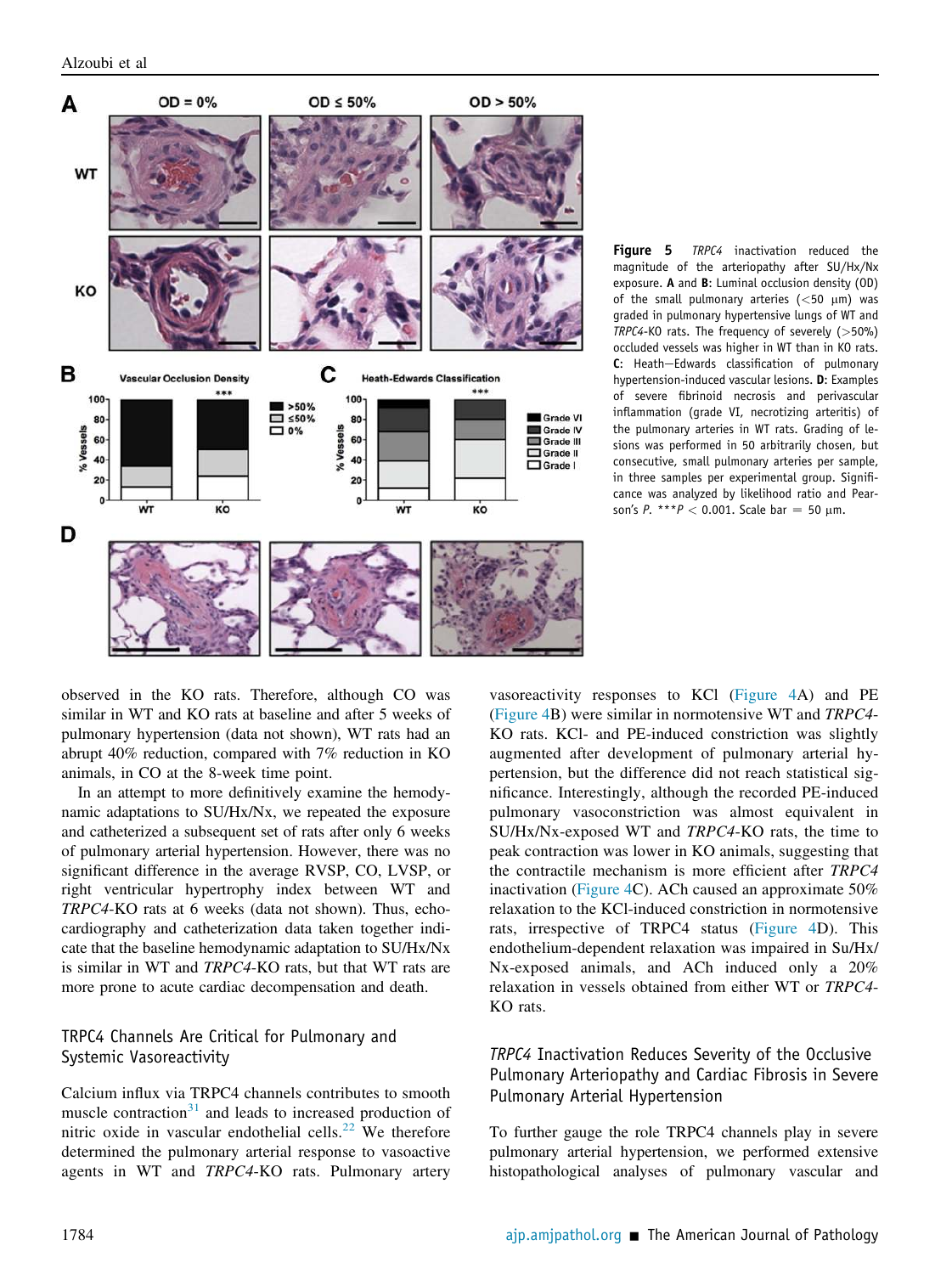

Figure 6 Both WT and *TRPC4-KO* rats exhibited cardiac fibrosis after SU/Hx/Nx exposure. A: Masson's trichrome staining of the RV and LV in WT and *TRPC4*-KO rats after 6 weeks of SU/Hx/Nx exposure; collagen fibers stain blue. Perivascular fibrosis (arrows) and interstitial fibrosis (asterisks) tended to be higher in both ventricles of the WT rats. Boxed regions correspond to the higher magnification images to the right. B: Quantification of the fibrotic zones in both ventricles revealed no significant difference between WT and *TRPC4*-KO hearts. Data are expressed as means SEM.  $n = 4$  per group. Scale bar = 50  $\mu$ m.

cardiac remodeling. Small pulmonary arteries  $(<50$  mm) were first graded based on luminal occlusion (Figure 5A). The frequency of severely  $(>50\%)$  occluded pulmonary arteries was lower in TRPC4-KO rats than in WT rats (Figure 5B; likelihood ratio and Pearson P value of <0.001). In addition, there was an increase in the density of fully patent pulmonary arteries (0% occlusion) in the KO animals. To acquire a better survey of pulmonary vascular remodeling in these rats, we categorized pulmonary arterial lesions according to the Heath-Edwards classification<sup>29</sup> (Figure 5C). Such a thorough approach revealed two key findings, that the number of mature plexiform lesions (grade 4) per lung was lower in KO rats and that some WT lungs exhibited a severe form of fibrinoid necrosis within the pulmonary arteries (necrotizing arteritis), coupled with perivascular inflammation (grade VI) (Figure 5D; likelihood ratio and Pearson  $P$  value <0.001). Thus,  $TRPC4$  inactivation impairs development of the occlusive arteriopathy prominent in severe pulmonary arterial hypertension.

We next evaluated the degree of cardiac fibrosis, because this is considered a terminal feature of maladaptive structural remodeling in the failing heart.<sup>32</sup> The prevalence of interstitial and perivascular collagen deposition within both ventricles tended to be higher in WT than in KO rats, although on average the difference did not reach statistical significance (Figure 6, A and B). Taken together with the hemodynamic results, WT animals exhibited severe pulmonary arterial hypertension characterized by maladaptive remodeling of both the small precapillary arterioles and the right and left ventricles, ultimately leading to heart failure and death. Although TRPC4-KO rats developed severe pulmonary arterial hypertension, occlusive vasculopathy was less severe, and these animals were not as prone to absolute heart failure.

# **Discussion**

We report here for the first time the successful induction of severe occlusive pulmonary arterial hypertension that progresses to heart failure and death in F344 rats. The observed premature death of WT rats, and the reciprocal survival benefit in animals harboring a TRPC4 inactivation, are the major highlights of the present study. The loss of TRPC4 channels in these rats corresponded to a milder form of pulmonary vascular remodeling, seemingly disproportional to their severe hemodynamic disturbances.

The importance of genetic mutations in the pathogenesis of severe pulmonary arterial hypertension has been highlighted in the most recent clinical classification of the disease, in which heritable forms were upgraded into a separate subcategory.<sup>1</sup> Germline mutations [eg, *BMPR2*,  $ACVRL1$  (alias ALK1), and endoglin (ENG)] have been evidenced in approximately 70% of families with pulmonary arterial hypertension,  $33$  as well as in almost 20% of sporadic cases.  $34$ 

To model for these mutations and to examine the molecular basis of disease, mice have been the main species used, because of the ease and feasibility of genetic modification. However, critical anatomical, physiological, and pathological differences between humans and mice have hindered meaningful translational applications of the research outcomes.<sup>35</sup> Rats, in contrast, have shown promise in replicating certain hallmarks of human pulmonary arterial hypertension (eg, plexiform lesions), at least under certain conditions.<sup>30,36</sup> Unfortunately, the well-documented interand intrastrain variability of rats, in addition to several other technical challenges, has made these animals less favored for genetics-oriented research. $37$  Our present study therefore represents a significant step forward. Here, we have provided evidence of a successful genetic modification in F344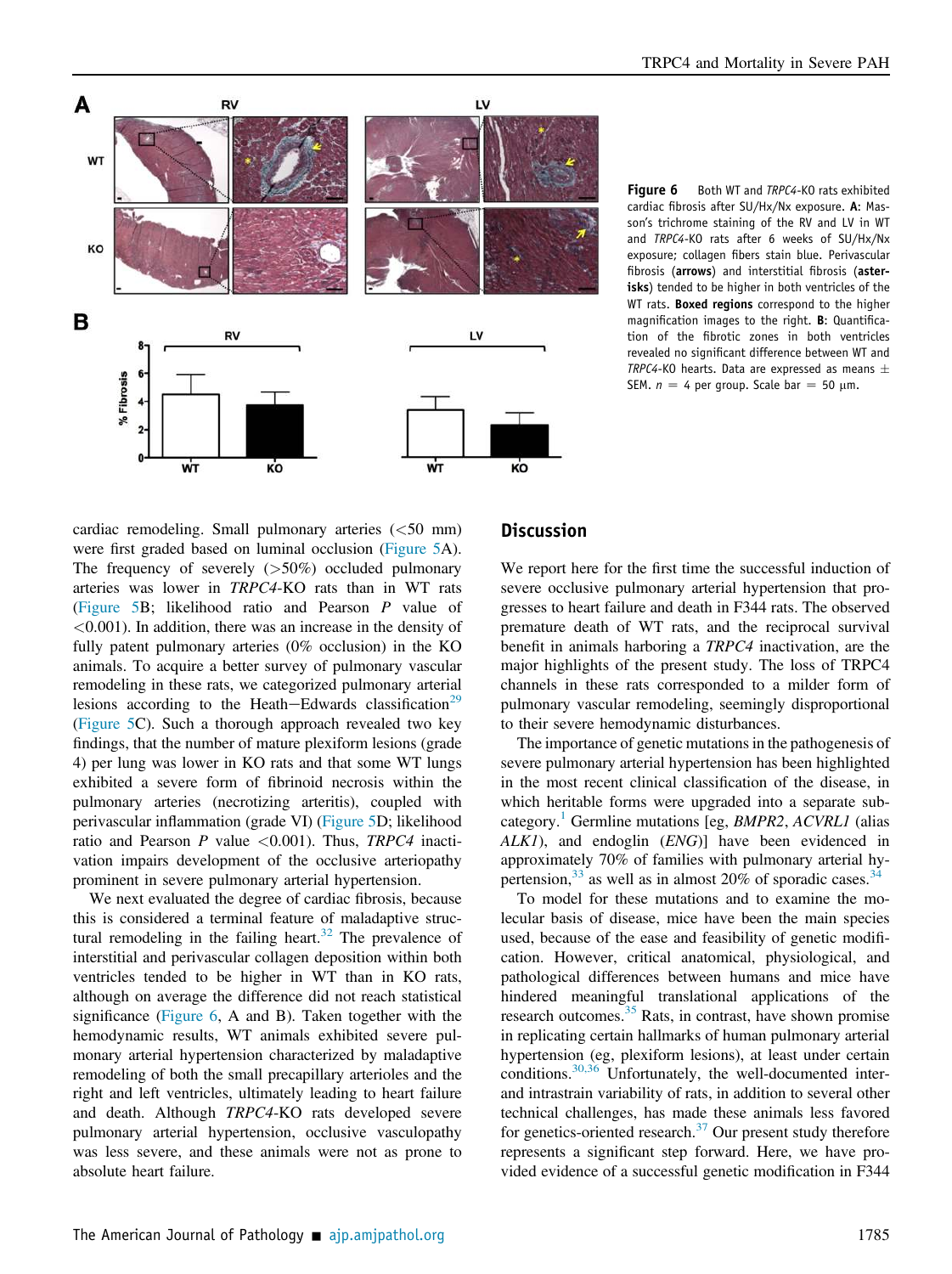rats, namely, TRPC4 inactivation, which enables testing of the role of TRPC4 in a severe form of pulmonary arterial hypertension that is accompanied by reproducible induction of angio-obliterative lesions with abject heart failure.

The use of SU/Hx/Nx exposure in SD rats is a landmark event in the field of pulmonary arterial hypertension research, because the resulting hemodynamic and histopathological changes in SD rats are highly conserved and are comparable to those observed in patients. $30,36$  One major departure from the natural history of the clinical disease, however, is the surprising tolerance that these rats exhibit to severely compromised cardiopulmonary status, and thus their prolonged survival. We now report the first evidence of an animal model (ie, F344 rats exposed to SU/Hx/Nx) in which the natural history of severe pulmonary hypertension is accompanied by death, as occurs in the human disease. Furthermore, we show for the first time a mortality determinant in SU/Hx/Nx-exposed rats, namely, expression of a functional TRPC4 channel. The failure of currently available pulmonary arterial hypertension treatments to reduce patient mortality<sup>38</sup> points to the need for new drugs, and TRPC4 could be an auspicious target.

The mechanism or mechanisms by which TRPC4 inactivation reduces mortality in severe pulmonary arterial hypertension requires further investigation. The past two decades of research on pulmonary hypertension have yielded several insights into the pathogenic mechanisms of the progressive and fatal disease. These include sustained pulmonary vasoconstriction,<sup>39</sup> occlusive vascular remodeling,<sup>40</sup> pulmonary and cardiac oxidative stress,<sup>41</sup> metabolic and endocrine disorders, $42$  and inflammation. $43$  At the subcellular and molecular levels, disturbances in ion channels<sup>44</sup> and mitochondrial function<sup>45</sup> have also been implicated in the pathogenesis of pulmonary hypertension, as have aberrations in signaling pathways, such as the Rho kinase pathway.<sup>46</sup> In light of these findings, we tested putative mechanisms that could explain the observed survival benefit in TRPC4-KO rats. Because activation of store-operated calcium entry is a stimulus for smooth muscle contraction, we initially considered the possibility that TRPC4 inactivation may decrease pulmonary arterial pressure and provide a survival benefit. However, this effect on smooth muscle tone might be counterbalanced by TRPC4-induced release of endothelium-derived relaxing factors, particularly nitric oxide, as reported by Freichel et al. $^{22}$ 

In the present study, both WT and TRPC4-KO rats developed the same degree of stable hemodynamic compromise, in the forms of severely elevated RVSP, diminished CI, and reduced TAPSE. Impairment of endothelial-dependent relaxation was not observed in isolated pulmonary arterial segments (ACh, 10 µmol/L). Although the magnitudes of receptor-dependent (PE, 1 mmol/L) and receptor-independent (KCl, 80 mmol/L) contractions were similar in WT and TRPC4-KO animals, the time to peak contraction was improved in KO animals, suggesting an increase in the efficiency of contraction. Our

data therefore do not support the idea that TRPC4 inactivation reduces (or worsens) the magnitude of pulmonary arterial hypertension. Rather, the present findings suggest that high pulmonary arterial pressures are not sufficient to cause heart failure and death in the absence of other exacerbating factors.

We next considered whether TRPC4 is an essential determinant of vascular remodeling. This idea is supported by reports linking TRPC4 channels to vascular endothelial and smooth muscle cell proliferation.<sup>11,47</sup> In support of this idea, the severity of pulmonary arterial occlusions and the number of plexiform lesions were substantially reduced in KO rats, especially the complex lumen-occluding lesions. Nonetheless, TRPC4 inactivation did not abolish lesion formation; rather, it appeared to delay the onset and severity of lesion formation. Although such a decrease in the magnitude of occlusive remodeling undoubtedly reflects improved vascular function, it is unlikely that this improvement is sufficient to account for the observed survival benefit. Moreover, questions remain as to whether occlusive remodeling is sufficient to cause heart failure and death. Drugs such as prostacyclin analogs can improve functional status of pulmonary arterial hypertension patients, despite evidence from postmortem autopsies that they increase the number of plexiform lesions. $48$  Furthermore, SU/Hx/Nx-exposed SD rats develop severe plexogenic arteriopathy with middle- and late-stage pulmonary arterial hypertension, but they survive long after these lesions become prominent.

We next considered whether TRPC4 inactivation improves cardiac, renal, and hepatic adaptation to pulmonary arterial hypertension. In animals with severe pulmonary arterial hypertension that were hemodyamically stable, hemodynamic and echocardiographic signs of cardiac failure were similar in WT and TRPC4-KO rats. However, acute declines in CO predicted early mortality in WT rats, an effect that was not apparent in KO rats. Moreover, the degree of structurally maladaptive remodeling (ie, fibrosis) was more pronounced in WT rats. In fact, the biventricular nature of this fibrosis in WT rats was surprising, given our previous observation that left ventricles of SD rats with severe pulmonary arterial hypertension were consistently spared from significant structural changes.<sup>49</sup> Although WT rats exhibited evidence of cardiac failure, findings from kidney and liver function tests were inconclusive, because laboratory values mostly fell within normal ranges for both groups of rats (data not shown).

Overall, the present study offers novel insights into the role of TRPC4 channels in severe pulmonary arterial hypertension and uniquely validates the prospect of using genetically modified rats as a preclinical model of disease. Based on the present results, we conclude that TRPC4 inactivation reduces mortality associated with severe pulmonary arterial hypertension, at least in part by decreasing both the magnitude of occlusive remodeling and the susceptibility to heart failure.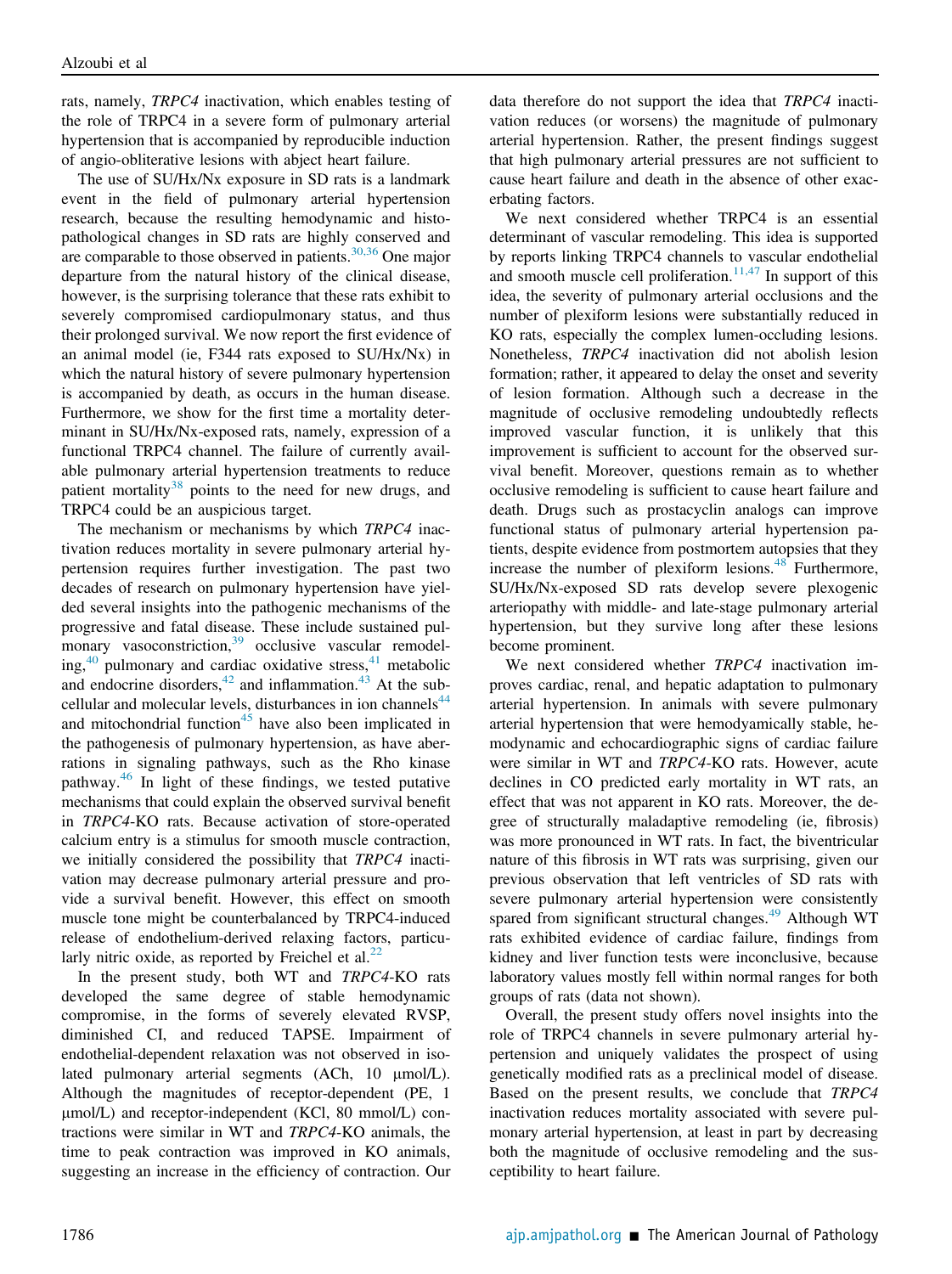## Acknowledgments

We thank Viktoriya Pastukh for her contribution to genotyping the TRPC4-KO rats and Dr. Chris Morris for his assistance with statistical analysis.

## References

- 1. Simonneau G, Robbins IM, Beghetti M, Channick RN, Delcroix M, Denton CP, Elliott CG, Gaine SP, Gladwin MT, Jing ZC, Krowka MJ, Langleben D, Nakanishi N, Souza R: Updated clinical classification of pulmonary hypertension. J Am Coll Cardiol 2009, 54(1 Suppl):S43-S54
- 2. Chan SY, Loscalzo J: Pathogenic mechanisms of pulmonary arterial hypertension. J Mol Cell Cardiol 2008, 44:14-30
- 3. Morrell NW, Adnot S, Archer SL, Dupuis J, Jones PL, MacLean MR, McMurtry IF, Stenmark KR, Thistlethwaite PA, Weissmann N, Yuan JX, Weir EK: Cellular and molecular basis of pulmonary arterial hypertension. J Am Coll Cardiol 2009, 54(1 Suppl):S20-S31
- 4. McLaughlin VV, Presberg KW, Doyle RL, Abman SH, McCrory DC, Fortin T, Ahearn G: Prognosis of pulmonary arterial hypertension: ACCP evidence-based clinical practice guidelines. Chest 2004, 126(1  $Supp1$ :78S $-92$ S
- 5. Sitbon O, Humbert M, Jaïs X, Ioos V, Hamid AM, Provencher S, Garcia G, Parent F, Hervé P, Simonneau G: Long-term response to calcium channel blockers in idiopathic pulmonary arterial hypertension. Circulation 2005, 111:3105-3111
- 6. Benza RL, Miller DP, Barst RJ, Badesch DB, Frost AE, McGoon MD: An evaluation of long-term survival from time of diagnosis in pulmonary arterial hypertension from the REVEAL Registry. Chest 2012, 142:448-456
- 7. Berridge MJ, Bootman MD, Roderick HL: Calcium signalling: dynamics, homeostasis and remodelling. Nat Rev Mol Cell Biol 2003, 4:  $517 - 529$
- 8. Remillard CV, Yuan JX: High altitude pulmonary hypertension: role of K+ and Ca2+ channels. High Alt Med Biol 2005,  $6:133-146$
- 9. Song MY, Makino A, Yuan JX: STIM2 contributes to enhanced storeoperated Ca entry in pulmonary artery smooth muscle cells from patients with idiopathic pulmonary arterial hypertension. Pulm Circ 2011,  $1.84 - 94$
- 10. Makino A, Firth AL, Yuan JX: Endothelial and smooth muscle cell ion channels in pulmonary vasoconstriction and vascular remodeling. Compr Physiol 2011, 1:1555-1602
- 11. Zhang S, Remillard CV, Fantozzi I, Yuan JX: ATP-induced mitogenesis is mediated by cyclic AMP response element-binding proteinenhanced TRPC4 expression and activity in human pulmonary artery smooth muscle cells. Am J Physiol Cell Physiol 2004, 287: C1192-C1201
- 12. Firth AL, Remillard CV, Platoshyn O, Fantozzi I, Ko EA, Yuan JX: Functional ion channels in human pulmonary artery smooth muscle cells: voltage-dependent cation channels. Pulm Circ  $2011$ ,  $1:48-71$
- 13. Lin MJ, Leung GP, Zhang WM, Yang XR, Yip KP, Tse CM, Sham JS: Chronic hypoxia-induced upregulation of store-operated and receptoroperated  $Ca2+$  channels in pulmonary arterial smooth muscle cells: a novel mechanism of hypoxic pulmonary hypertension. Circ Res 2004, 95:496-505
- 14. Dietrich A, Kalwa H, Fuchs B, Grimminger F, Weissmann N, Gudermann T: In vivo TRPC functions in the cardiopulmonary vasculature. Cell Calcium 2007, 42:233-244
- 15. Cioffi DL, Wu S, Alexeyev M, Goodman SR, Zhu MX, Stevens T: Activation of the endothelial store-operated ISOC Ca2+ channel requires interaction of protein 4.1 with TRPC4. Circ Res 2005, 97: 1164-1172
- 16. Phelan KD, Mock MM, Kretz O, Shwe UT, Kozhemyakin M, Greenfield LJ, Dietrich A, Birnbaumer L, Freichel M, Flockerzi V,

Zheng F: Heteromeric canonical transient receptor potential 1 and 4 channels play a critical role in epileptiform burst firing and seizureinduced neurodegeneration. Mol Pharmacol 2012, 81:384-392

- 17. Baines AJ, Bennett PM, Carter EW, Terracciano C: Protein 4.1 and the control of ion channels. Blood Cells Mol Dis 2009, 42:211-215
- 18. Cheng KT, Ong HL, Liu X, Ambudkar IS: Contribution of TRPC1 and Orai1 to  $Ca(2+)$  entry activated by store depletion. Adv Exp Med Biol 2011, 704:435-449
- 19. Potier M, Gonzalez JC, Motiani RK, Abdullaev IF, Bisaillon JM, Singer HA, Trebak M: Evidence for STIM1- and Orai1-dependent store-operated calcium influx through ICRAC in vascular smooth muscle cells: role in proliferation and migration. FASEB J 2009, 23:  $2425 - 2437$
- 20. Cioffi DL, Barry C, Stevens T: Store-operated calcium entry channels in pulmonary endothelium: the emerging story of TRPCS and Orai1. Adv Exp Med Biol 2010, 661:137-154
- 21. Lantoine F, Iouzalen L, Devynck MA, Millanvoye-Van Brussel E, David-Dufilho M: Nitric oxide production in human endothelial cells stimulated by histamine requires Ca2+ influx. Biochem J 1998, 330: 695-699
- 22. Freichel M, Suh SH, Pfeifer A, Schweig U, Trost C, Weissgerber P, Biel M, Philipp S, Freise D, Droogmans G, Hofmann F, Flockerzi V, Nilius B: Lack of an endothelial store-operated  $Ca2+$  current impairs agonist-dependent vasorelaxation in TRP4-/- mice. Nat Cell Biol 2001,  $3:121 - 127$
- 23. Tiruppathi C, Freichel M, Vogel SM, Paria BC, Mehta D, Flockerzi V, Malik AB: Impairment of store-operated Ca2+ entry in TRPC4(-/-) mice interferes with increase in lung microvascular permeability. Circ Res 2002, 91:70-76
- 24. Cinelli P, Rettich A, Seifert B, Bürki K, Arras M: Comparative analysis and physiological impact of different tissue biopsy methodologies used for the genotyping of laboratory mice. Lab Anim 2007, 41:  $174 - 184$
- 25. Francis M, Qian X, Charbel C, Ledoux J, Parker JC, Taylor MS: Automated region of interest analysis of dynamic  $Ca(2+)$  signals in image sequences. Am J Physiol Cell Physiol 2012, 303:C236-C243
- 26. Taylor MS, Francis M, Qian X, Solodushko V: Dynamic Ca $(2+)$ signal modalities in the vascular endothelium. Microcirculation 2012, 19:423-429
- 27. Rudski LG, Lai WW, Afilalo J, Hua L, Handschumacher MD, Chandrasekaran K, Solomon SD, Louie EK, Schiller NB: Guidelines for the echocardiographic assessment of the right heart in adults: a report from the American Society of Echocardiography endorsed by the European Association of Echocardiography, a registered branch of the European Society of Cardiology, and the Canadian Society of Echocardiography. J Am Soc Echocardiogr 2010, 23:685-713; quiz 786-688
- 28. Oka M, Karoor V, Homma N, Nagaoka T, Sakao E, Golembeski SM, Limbird J, Imamura M, Gebb SA, Fagan KA, McMurtry IF: Dehydroepiandrosterone upregulates soluble guanylate cyclase and inhibits hypoxic pulmonary hypertension. Cardiovasc Res 2007, 74:377-387
- 29. Heath D, Edwards JE: The pathology of hypertensive pulmonary vascular disease; a description of six grades of structural changes in the pulmonary arteries with special reference to congenital cardiac septal defects. Circulation 1958, 18:533-547
- 30. Abe K, Toba M, Alzoubi A, Ito M, Fagan KA, Cool CD, Voelkel NF, McMurtry IF, Oka M: Formation of plexiform lesions in experimental severe pulmonary arterial hypertension. Circulation 2010, 121:  $2747 - 2754$
- 31. Welsh DG, Morielli AD, Nelson MT, Brayden JE: Transient receptor potential channels regulate myogenic tone of resistance arteries. Circ Res 2002, 90:248-250
- 32. Bogaard HJ, Abe K, Vonk Noordegraaf A, Voelkel NF: The right ventricle under pressure: cellular and molecular mechanisms of rightheart failure in pulmonary hypertension. Chest 2009, 135:794-804
- 33. Machado RD, Aldred MA, James V, Harrison RE, Patel B, Schwalbe EC, Gruenig E, Janssen B, Koehler R, Seeger W,